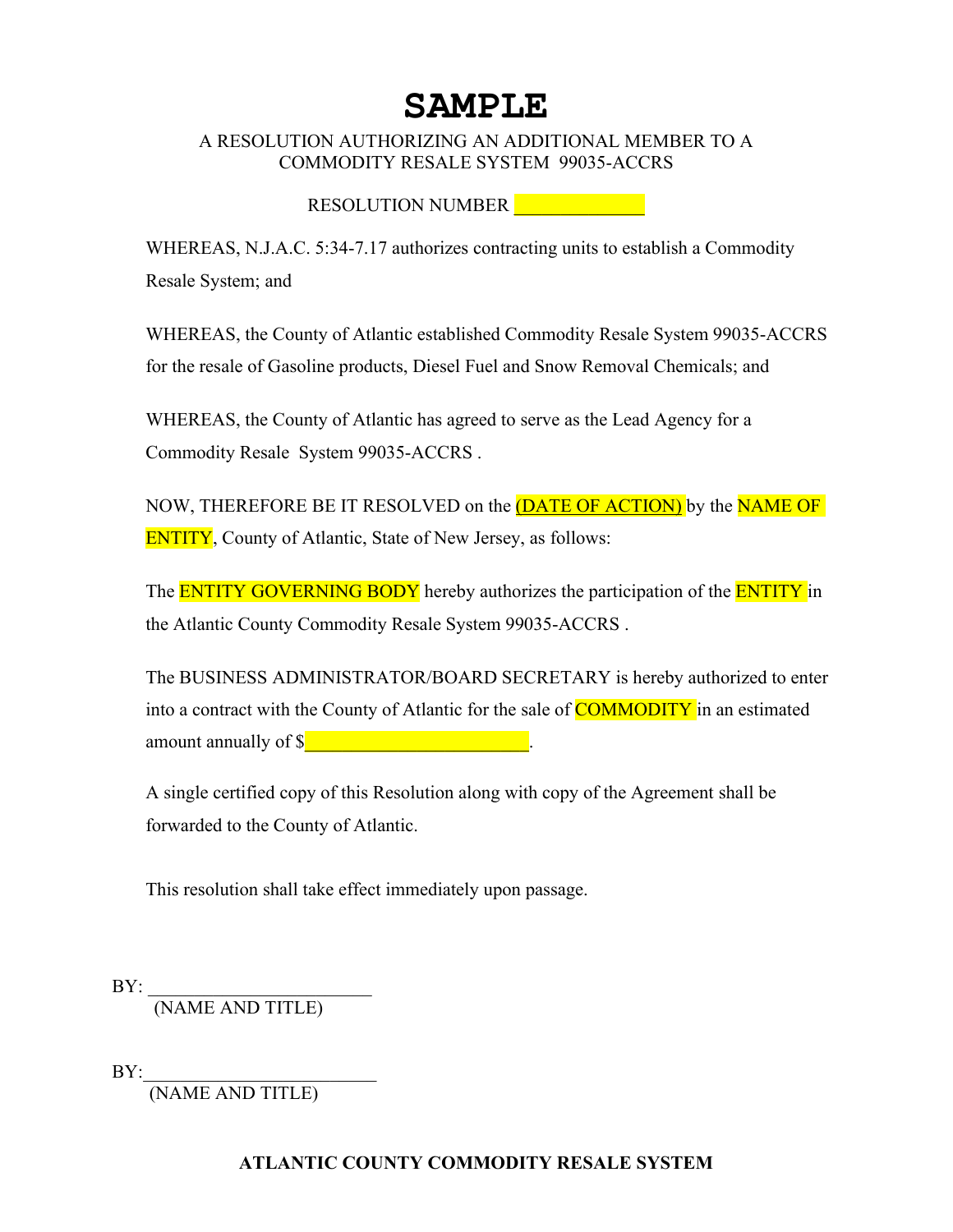#### **99035-ACCRS**

**THIS AGREEMENT** for the resale of **COMMODITY** made on this day of 20 by and between the **ENTITY** and the County of Atlantic enter into pursuant to the Commodity Resale Provisions of the Cooperative Pricing and Joint Purchasing Rules (N.J.A.C. 5:37-7.1 et seq.).

**WHEREAS**, the County of Atlantic established Commodity Resale System 99035- ACCRS for the resale of Gasoline products, Diesel Fuel and Snow Removal Chemicals; and

**WHEREAS**, County of Atlantic is lead agency in Commodity Resale Agreement 99035- ACCRS; and

**WHEREAS**, the **ENTITY** to be known as "said member" is desirous of making use of the system owned by County of Atlantic at the following location,

 $\mathcal{L}_\mathcal{L} = \mathcal{L}_\mathcal{L} = \mathcal{L}_\mathcal{L} = \mathcal{L}_\mathcal{L} = \mathcal{L}_\mathcal{L} = \mathcal{L}_\mathcal{L} = \mathcal{L}_\mathcal{L} = \mathcal{L}_\mathcal{L} = \mathcal{L}_\mathcal{L} = \mathcal{L}_\mathcal{L} = \mathcal{L}_\mathcal{L} = \mathcal{L}_\mathcal{L} = \mathcal{L}_\mathcal{L} = \mathcal{L}_\mathcal{L} = \mathcal{L}_\mathcal{L} = \mathcal{L}_\mathcal{L} = \mathcal{L}_\mathcal{L}$ 

**NOW THEREFORE**, in consideration for the promises and of the mutual covenants herein contained, the parties hereto agree as follows:

## **1. SUPPLY OF COMMODITIES**

The County of Atlantic will provide an estimated **QUANTITY** for use by said member. In the event that said member's consumption increases over the above stated quantities, the County of Atlantic shall continue billing for the actual usage accordingly.

#### **2. BASE RATE AND TIME OF PAYMENT**

The rate which said member shall pay for the commodities pursuant to the Agreement shall be computed as follows:

The motor fuel rate shall be a combination of:

(a) The contract cost which the County of Atlantic pays for  $\overline{COMMODITY}$ ; and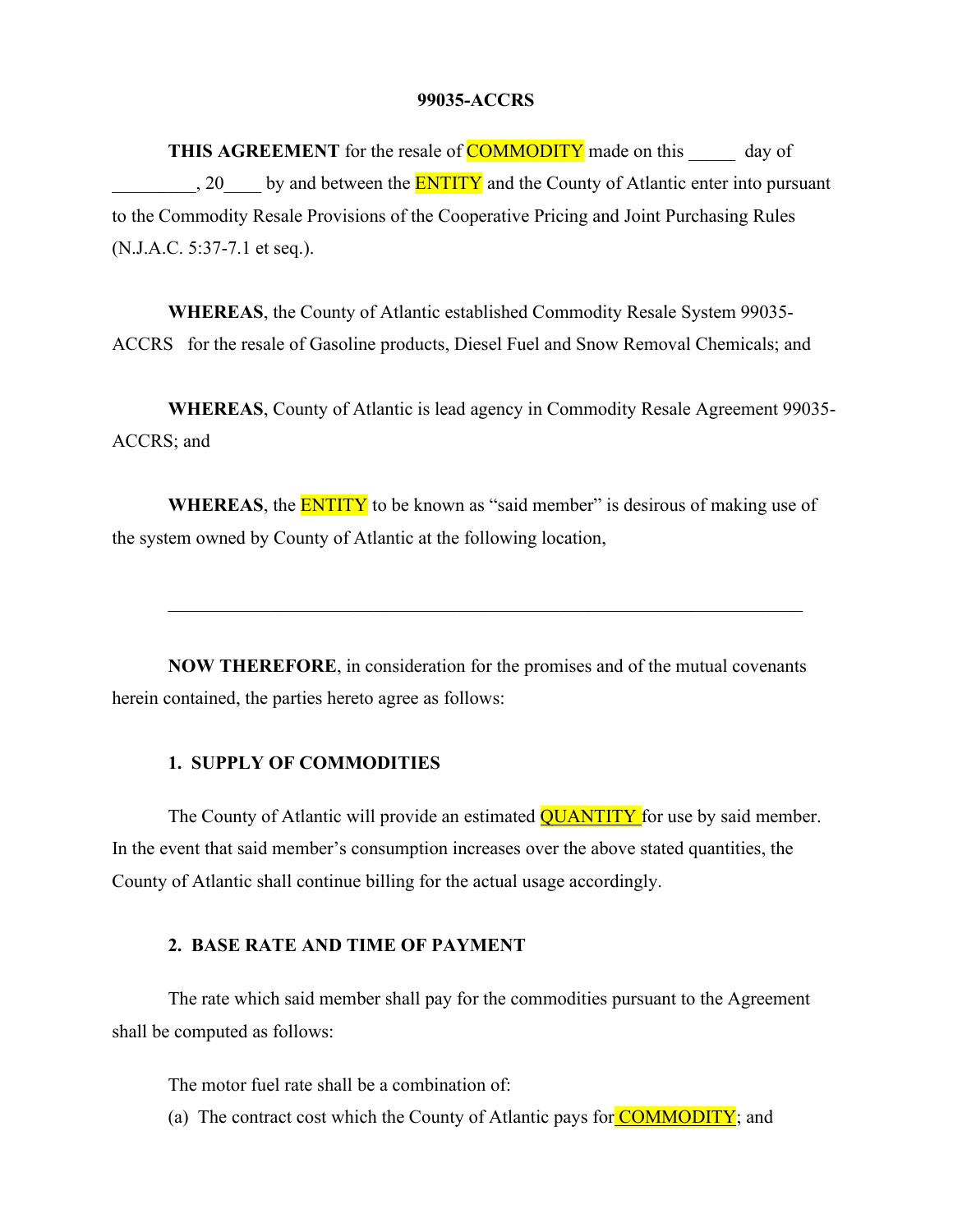(b) An administrative service charge of  $CHARGE$  on the amount of  $COMMODITY$ actually supplied for the month.

#### **3. PAYMENT OBLIGATION**

Said member shall be obligated to reimburse the County within 30 days of billing of date. A monthly invoice for the previous month's usage shall be forwarded to said member on or before the 5<sup>th</sup> of each month. Payment shall be as required under Section 2 of this Agreement. Monies received from said member shall be placed in Atlantic County's Commodity Resale Account. If said member fails to pay for more than 90 days the County may terminate this agreement.

#### **4. DISPENSING**

All **COMMODITIES** to be supplied by the County of Atlantic to said member shall be dispensed from the above location(s).

## **5. DISPENSING SYSTEM**

The County of Atlantic maintains at its own cost dispensing systems needed to provide the commodities. Said member shall have the right to verify the accuracy of the dispensing system at their expense. Said member shall give the County of Atlantic 20 days notice prior to conducting any test.

#### **6. HOURS OF SERVICE**

Unless notified in writing, the supply of **COMMODITIES** is available 24 hours a day, 7 days a week.

### **7. EMERGENCIES**

In the event of an emergency, the County of Atlantic will use its best efforts to provide all commodities under this resale agreement that said member requires.

## **8. COMMODITY RATE CHANGES**

Parties to this Agreement acknowledge and understand that the contract cost in Paragraph 2 fluctuates based upon the contract rate the County of Atlantic must pay for the delivery of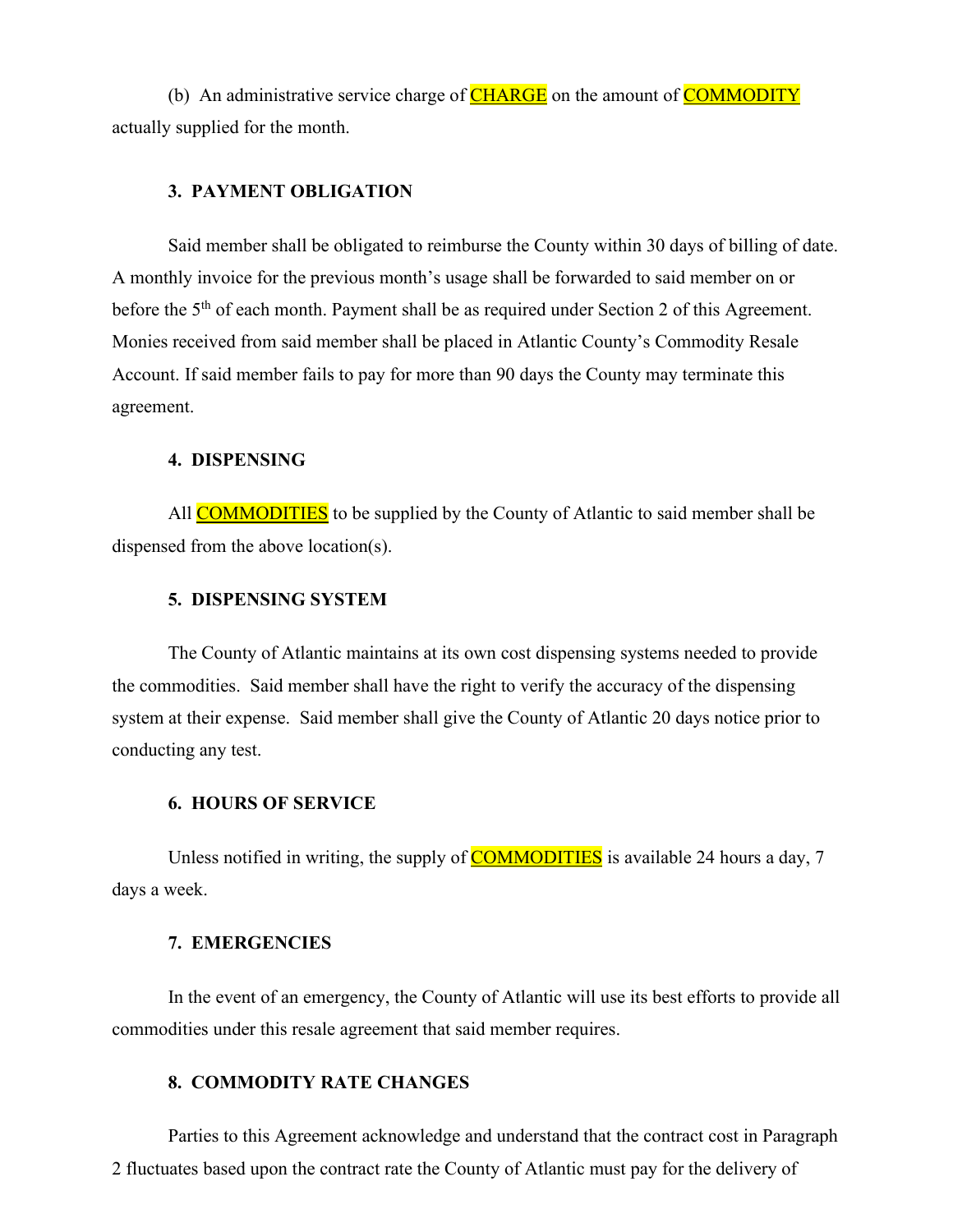commodities to its dispensing facility. The County of Atlantic shall notify said member of any changes in the method of contract cost calculation 30 days before imposing such rate change.

#### **9. EXCUSED PERFORMANCE**

The County of Atlantic agreed to use its best efforts to provide a continuous and regular and uninterrupted supply of commodities, subject to the terms of this Agreement.

#### **10. INDEMNIFICATION**

Said member shall completely indemnify, protect and hold harmless the County of Atlantic from any and all costs, expenses, liability, losses, claims, suits and proceeding of any nature whatsoever brought against the County of Atlantic as an additional insured on its liability policy. Said member shall provide evidence of same by providing the County of Atlantic with an Certificate of Insurance within 30 days after this Agreement goes into effect. Failure of said member to provide such a Certificate of Insurance shall be cause for termination of this Agreement.

#### **11. TERM**

This agreement shall be in effect for the period commencing upon approval by the governing body of said member and terminating 08/26/2026 . This agreement will automatically renew for additional 5 year terms so long as the governing body of the County of Atlantic renews the cooperative agreement.

#### **12. TERMINATION**

Either party may terminate this Agreement with 30 days advance notice by certified mail, to the official address of the other party.

## **13. GOVERNING LAW**

This Agreement shall be governed by and interpreted in accordance with the laws of the State of New Jersey.